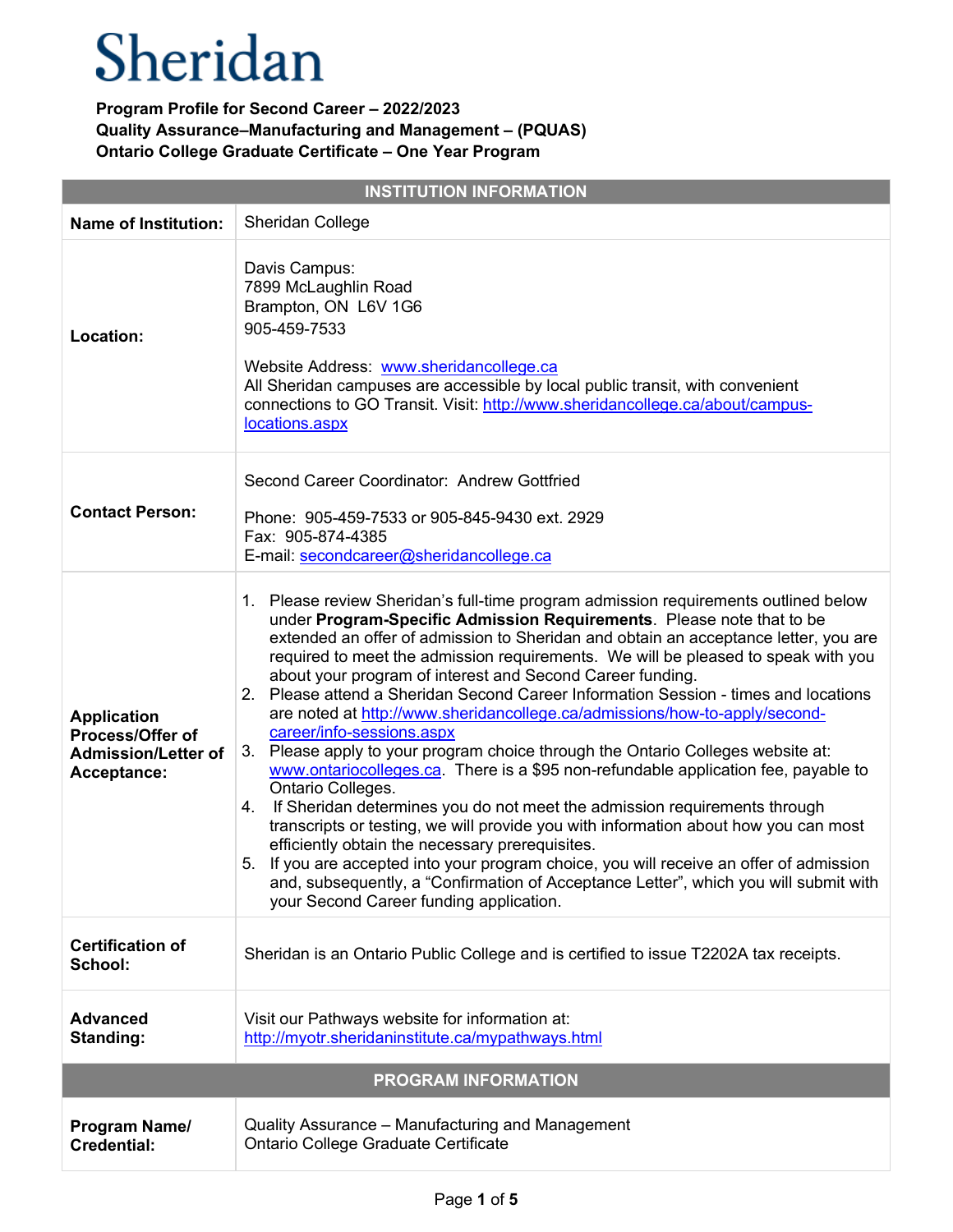| <b>Program-Specific</b><br><b>Admission</b><br><b>Requirements:</b>                                         | https://www.sheridancollege.ca/programs/quality-assurance-manufacturing-and-<br>management#tab=admission-requirements                                                                                                                                                                                                                                                                                                                                                                                                                                                                                                                                                                                                                      |
|-------------------------------------------------------------------------------------------------------------|--------------------------------------------------------------------------------------------------------------------------------------------------------------------------------------------------------------------------------------------------------------------------------------------------------------------------------------------------------------------------------------------------------------------------------------------------------------------------------------------------------------------------------------------------------------------------------------------------------------------------------------------------------------------------------------------------------------------------------------------|
| <b>Program Offered</b><br><b>JANUARY 2023</b><br><b>Start/End dates by</b><br>semester                      | Jan. 9, 2023<br>May 8, 2023<br><b>Optional</b><br>$\overline{3}$<br>To<br>$\mathbf{1}$<br>$2$ To<br>CO-OP<br>Apr. 21, 2023<br>Aug. 18, 2023                                                                                                                                                                                                                                                                                                                                                                                                                                                                                                                                                                                                |
| Program Length/<br><b>Hours/Weeks:</b>                                                                      | This is a 1 year full-time program: 2 semesters of 15 weeks each with 1 reading (break)<br>week, and with the option for co-op (3-4 months)<br>Sheridan offers an optional paid work placement for students carrying a grade-point<br>average of 3.0 or higher and a minimum C in first semester courses. Enrolment is<br>limited.<br>Hours per week: 19 (daytime hours between 8:00 a.m. and 6:00 p.m., Monday to Friday;<br>however, please note that in some cases courses may run until 10:00 p.m.)<br>Programs starting in January and May run continuously over 8 months (no summer<br>break), with two weeks between semesters.<br>Students will be notified about their class schedule prior to the beginning of each<br>semester. |
| <b>Class Size:</b>                                                                                          | Approximately 35                                                                                                                                                                                                                                                                                                                                                                                                                                                                                                                                                                                                                                                                                                                           |
| <b>Course Outline:</b>                                                                                      | https://www.sheridancollege.ca/programs/courses/course-outline-search                                                                                                                                                                                                                                                                                                                                                                                                                                                                                                                                                                                                                                                                      |
| <b>Registration Fee:</b><br>(applicable at time<br>of publication -<br>subject to change<br>without notice) | The \$95 non-refundable application processing fee paid to Ontario Colleges covers<br>application processing for one application cycle.                                                                                                                                                                                                                                                                                                                                                                                                                                                                                                                                                                                                    |
| <b>Annual Tuition:</b><br>(applicable at time<br>of publication -<br>subject to change<br>without notice)   | https://www.sheridancollege.ca/programs/quality-assurance-manufacturing-and-<br>management#tab=fees-and-financial-aid<br>Tuition fees are regulated by the Ministry of Advanced Education and Skills<br>Development and a change could be made by action of the Ontario Government.<br>As the Fee Guide is prepared in advance, Sheridan reserves the right to make changes<br>due to errors and omissions. Additional fees will apply for some programs with a<br>modified curriculum. All information provided is current as of publication.                                                                                                                                                                                             |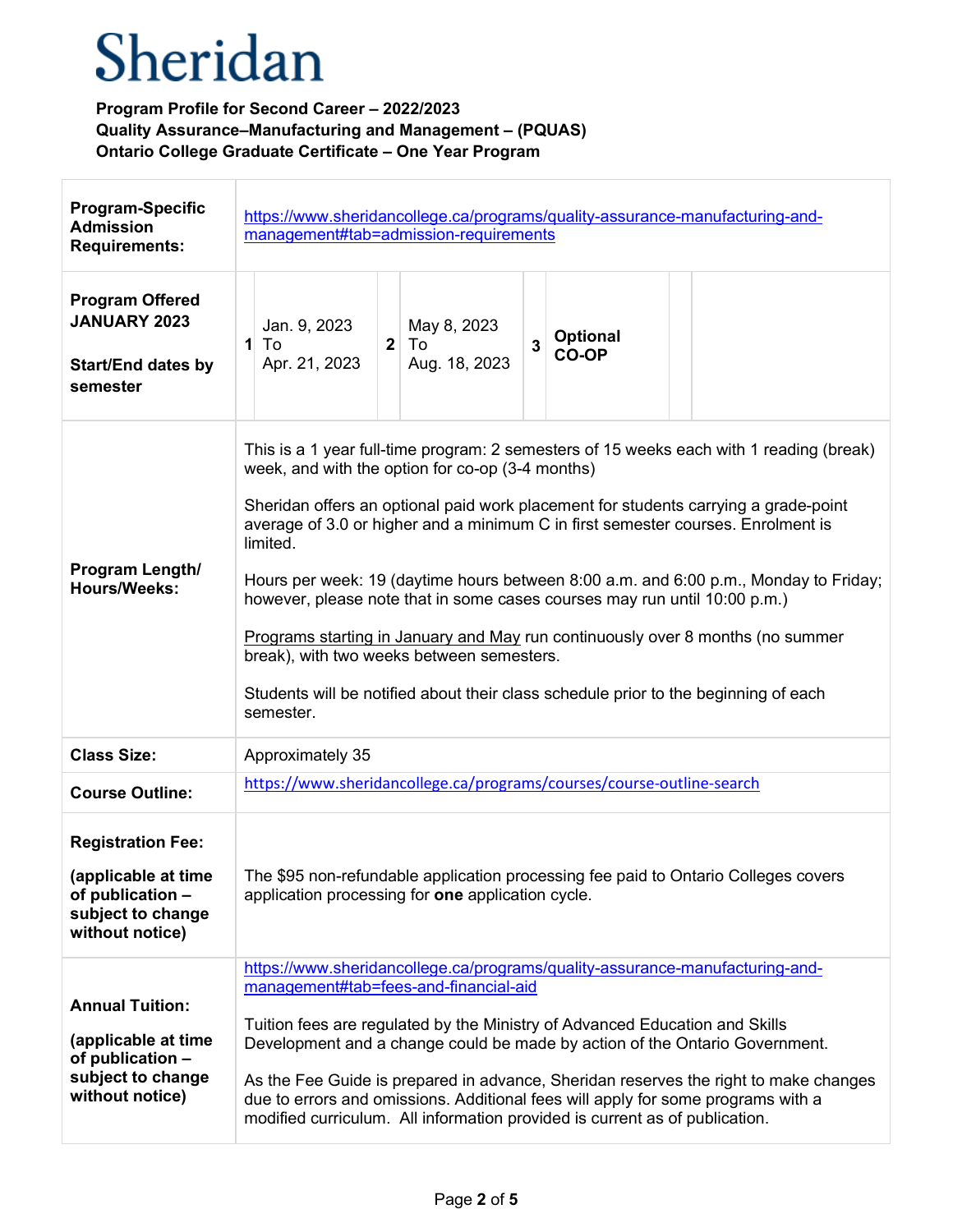| Parking:<br>(applicable at time<br>of publication -<br>subject to change<br>without notice)           | https://epark.sheridancollege.ca/                                                                                                                                                                                                                                                                                                                                                                                                                                                                                                                                                                                                                                                                                                                                                                                                                                                                                                                                                                                                                              |
|-------------------------------------------------------------------------------------------------------|----------------------------------------------------------------------------------------------------------------------------------------------------------------------------------------------------------------------------------------------------------------------------------------------------------------------------------------------------------------------------------------------------------------------------------------------------------------------------------------------------------------------------------------------------------------------------------------------------------------------------------------------------------------------------------------------------------------------------------------------------------------------------------------------------------------------------------------------------------------------------------------------------------------------------------------------------------------------------------------------------------------------------------------------------------------|
| <b>Book Costs:</b><br>(applicable at time<br>of publication -<br>subject to change<br>without notice: | Approximately \$630.00 per semester - 5% tax included                                                                                                                                                                                                                                                                                                                                                                                                                                                                                                                                                                                                                                                                                                                                                                                                                                                                                                                                                                                                          |
| <b>Other Costs:</b>                                                                                   | <b>Optional CO-OP</b><br>This program has a co-op option. After completing two academic terms, students can<br>apply for a paid co-op work term to gain professional experience while deepening their<br>education. Enrolment is limited and requires a separate application process and<br>requirements. To be eligible for acceptance in co-op, one has to have a GPA of 3.0<br>or higher and no D grade in the first term. To remain in co-op, similar academic<br>performance must be maintained in the second term as well.<br>Co-op and internship students pay an additional fee of \$535.00 per work term. This fee<br>is collected with your tuition and goes to support the broad array of valuable support<br>services provided to co-op students.<br>Locker Fee - \$15 for one semester, \$25 for two semesters, and \$35 for one academic<br>year (September – August). All students must provide their own lock. Payment will be by<br>debit or credit card only.<br>Please note ALL COSTS are approximate and subject to change without notice. |
| <b>Payment Policy for</b><br><b>Second Career:</b>                                                    | Please refer to your Fees Invoice for tuition deadlines as dates vary depending on when<br>you accept an offer.                                                                                                                                                                                                                                                                                                                                                                                                                                                                                                                                                                                                                                                                                                                                                                                                                                                                                                                                                |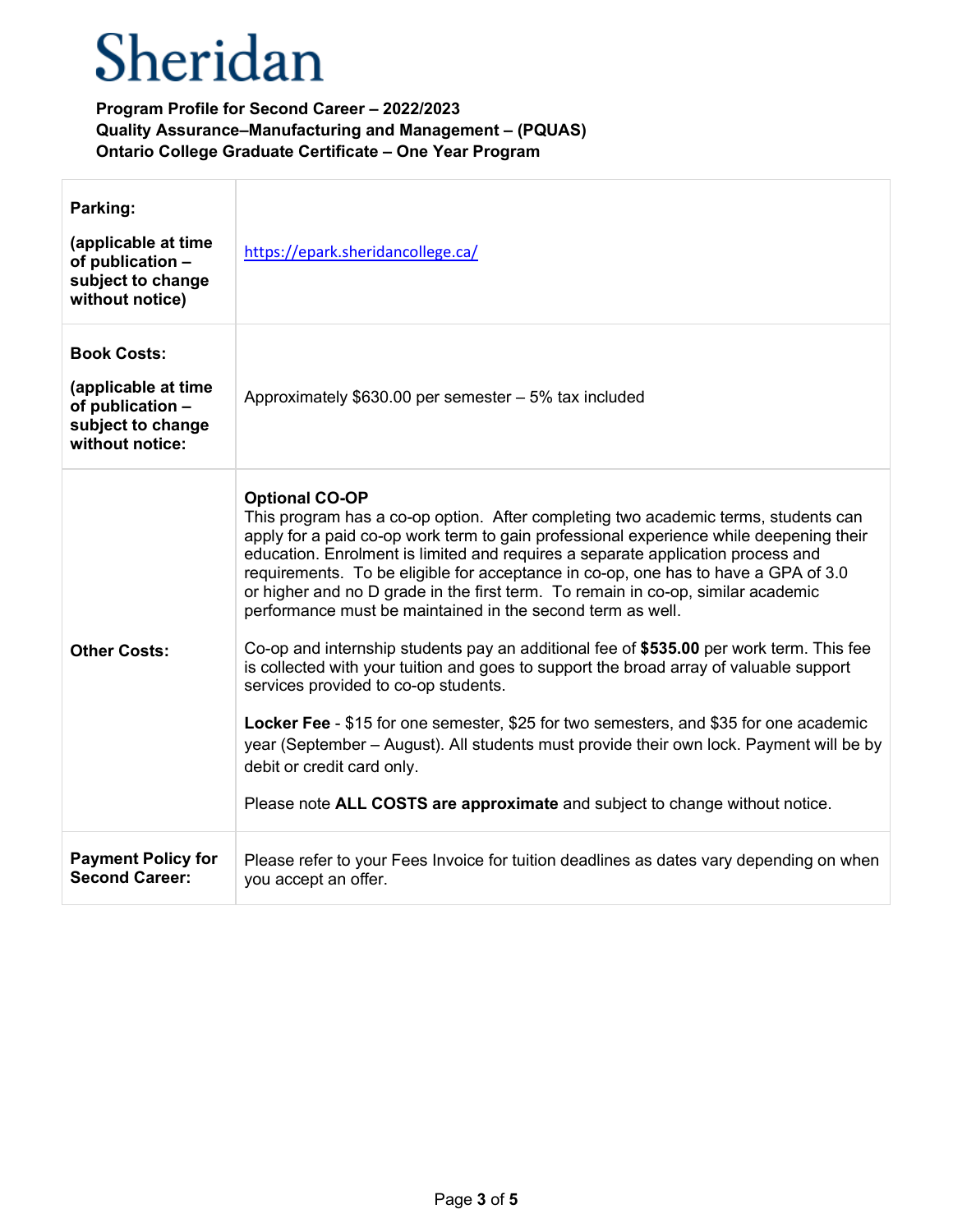| <b>Withdrawal/Refund</b><br><b>Policy</b>                               | Students must officially withdraw from Sheridan post-secondary programs via the<br>"Application for Term or Complete Program Withdrawal" form by the 10 <sup>th</sup> day of<br>scheduled classes<br>All fees are subject to a \$500 non-refundable registration charge, in accordance with<br>policy set by the Ministry of Advanced Education and Skills Development.<br>Any refund, less the non-refundable registration charge, will be refunded to the student<br>in the form of a cheque. Students who pay for two or more terms in advance will<br>receive a full refund of second semester fees providing the withdrawal is received prior<br>to the fee payment deadline date of the subsequent term.<br>Please note: As a Second Career-funded student, all refunds are to be returned to your<br>funder. |
|-------------------------------------------------------------------------|---------------------------------------------------------------------------------------------------------------------------------------------------------------------------------------------------------------------------------------------------------------------------------------------------------------------------------------------------------------------------------------------------------------------------------------------------------------------------------------------------------------------------------------------------------------------------------------------------------------------------------------------------------------------------------------------------------------------------------------------------------------------------------------------------------------------|
| <b>Your Second</b><br><b>Career and Career</b><br><b>Opportunities:</b> | https://www.sheridancollege.ca/programs/quality-assurance-manufacturing-and-<br>management#tab=careers                                                                                                                                                                                                                                                                                                                                                                                                                                                                                                                                                                                                                                                                                                              |
| <b>Method of</b><br>Instruction:                                        | Courses are instructor-led. Students will engage in a variety of applied learning and<br>experiential activities and will complete projects.                                                                                                                                                                                                                                                                                                                                                                                                                                                                                                                                                                                                                                                                        |
| <b>Equipment</b><br><b>Availability:</b>                                | Students will have access to computers in open access computer labs.                                                                                                                                                                                                                                                                                                                                                                                                                                                                                                                                                                                                                                                                                                                                                |
| <b>Instructor</b><br><b>Qualifications:</b>                             | Our faculty is hired based on a combination of industry experience and academic<br>qualifications. Most full-time faculty have relevant Master's degrees and/or professional<br>certifications where applicable.<br>Our faculty is provided with opportunities to engage in professional development to<br>ensure currency in their field and proficiency in teaching adults.                                                                                                                                                                                                                                                                                                                                                                                                                                       |
| <b>Curriculum Design:</b>                                               | All programs are designed and kept up to date with input from Program Advisory<br>Committees which include representation from employers and industry organizations.<br>The Centre for Teaching and Learning at Sheridan oversees the design of new<br>programs and courses and maintains a schedule of program review to keep programs<br>up to date.                                                                                                                                                                                                                                                                                                                                                                                                                                                              |